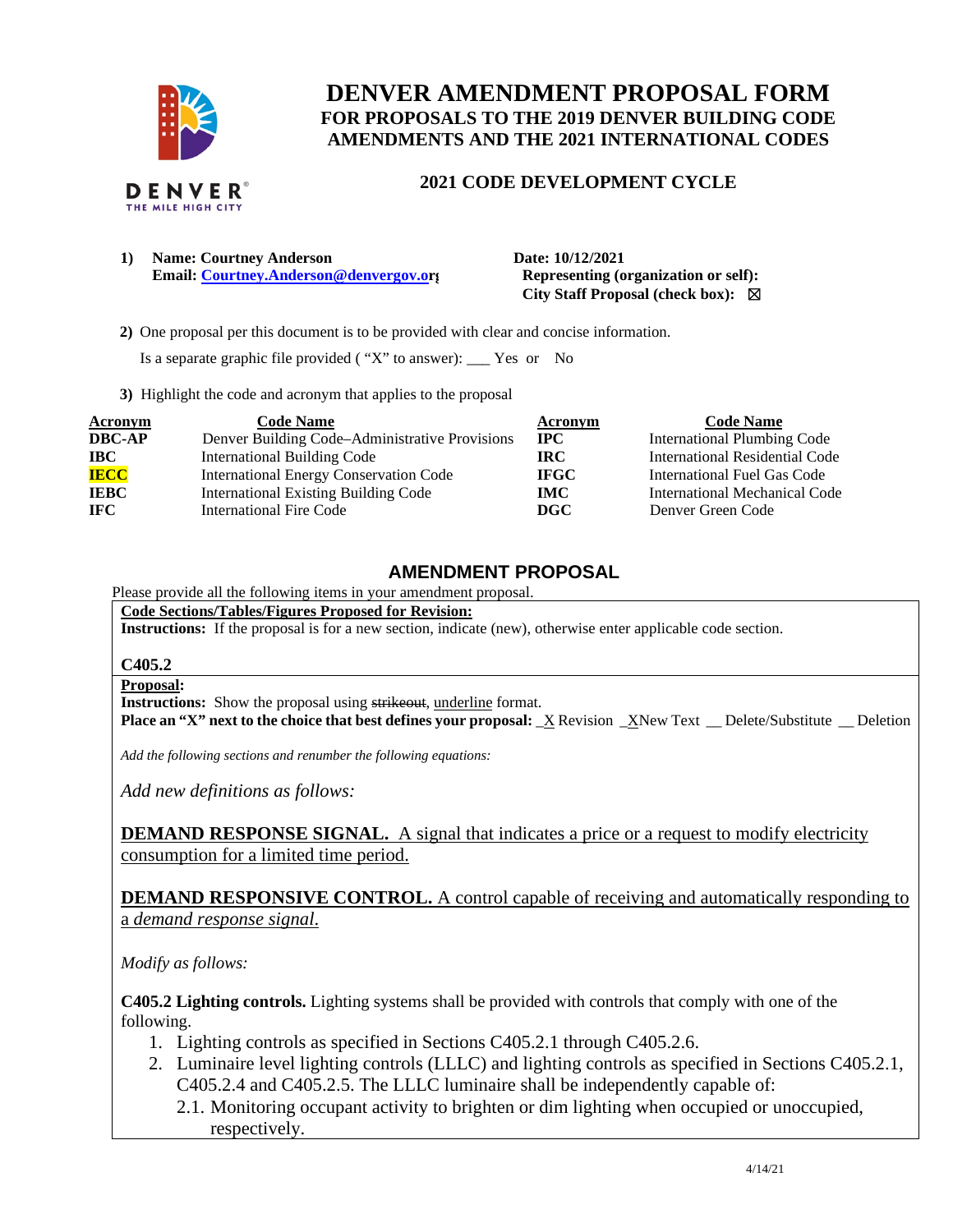- 2.2. Monitoring ambient light, both electric light and daylight, and brighten or dim artificial light to maintain desired light level.
- 2.3. For each control strategy, configuration and reconfiguration of performance parameters including; bright and dim setpoints, timeouts, dimming fade rates, sensor sensitivity adjustments, and wireless zoning configurations.
- 2.4. Reducing lighting power in a uniform manner by no less than 10 percent when signaled by a *demand responsive control*.

### **Supporting Information (Required):**

All proposals must include a written explanation and justification as to how they address physical, environmental, and/or customary characteristics that are specific to the City and County of Denver. The following questions must be answered for a proposal to be considered.

**Purpose:** What does your proposal achieve?

This proposal would require that all interior luminaire level lighting controls (LLLC) in commercial buildings be demand responsive controls capable of adjusting power consumption by no less than 10%.

**Reason:** Why is your proposal necessary?

Grid flexibility or demand responsiveness is one of the four foundations of "Denver's Net Zero Energy (NZE) New Buildings & Homes Implementation Plan." Grid flexibility is an essential element of decarbonizing the electrical grid. Carbon free energy sources like solar and wind have varying production over the course of the day and the year. Demand responsive controls that can respond to demand response signals enable buildings to shape their loads to better align with available energy production. This could come in the form of curtailing energy use when demand is high or utilizing excess production for building tasks like pre-conditioning spaces or service hot water when demand is lower.

#### **Substantiation:** Why is your proposal valid? (i.e. technical justification)

This proposal requires that (LLLC) in commercial buildings have demand control functionality capable of reducing lighting power in responses to a demand control signal. The requirement applies only to buildings that choose to install LLLC. These controls often either have demand responsive functionality by default or at a modest incremental cost. The requirement does not apply to other lighting controls for which demand responsiveness could present a significant technological upgrade with significant additional costs.

For buildings that utilize LLC, demand control functionality will also present a cost-saving opportunity for buildings in the future. LLLC are generally only installed in larger buildings with correspondingly large lighting loads. These larger buildings/loads are an appropriate application of demand responsive lighting controls. XCEL currently offers an optional demand response program. More and more utilities are moving beyond voluntary programs and are expanding use of time-of-use rates for electricity as a tool for shaping demand. Installing demand-responsive lighting controls now will allow building tenants and owners to better control their utility costs.

Since this requirement is part of the construction code, it will not require buildings to participate in any demand response programs. But it will ensure that buildings are capable of participating, so that Denver buildings will be able to help integrate building loads with available production.

The proposal utilizes terminology for demand response that is currently in the CA energy code – which has been driving the market for these controls – and will soon be adopted in the WA state energy code. These terms are also utilized in related demand responsive control proposals for other loads.

**Bibliography and Access to Materials** (as needed when substantiating material is associated with the amendment proposal):

**None** 

#### **Other Regulations Proposed to be Affected**

**\*For proposals to delete content from the 2019 Denver Green Code in conjunction with adding it to other mandatory Denver codes and/or regulations, only.**

Please identify which other mandatory codes or regulations are suggested to be updated (if any) to accept relocated content.